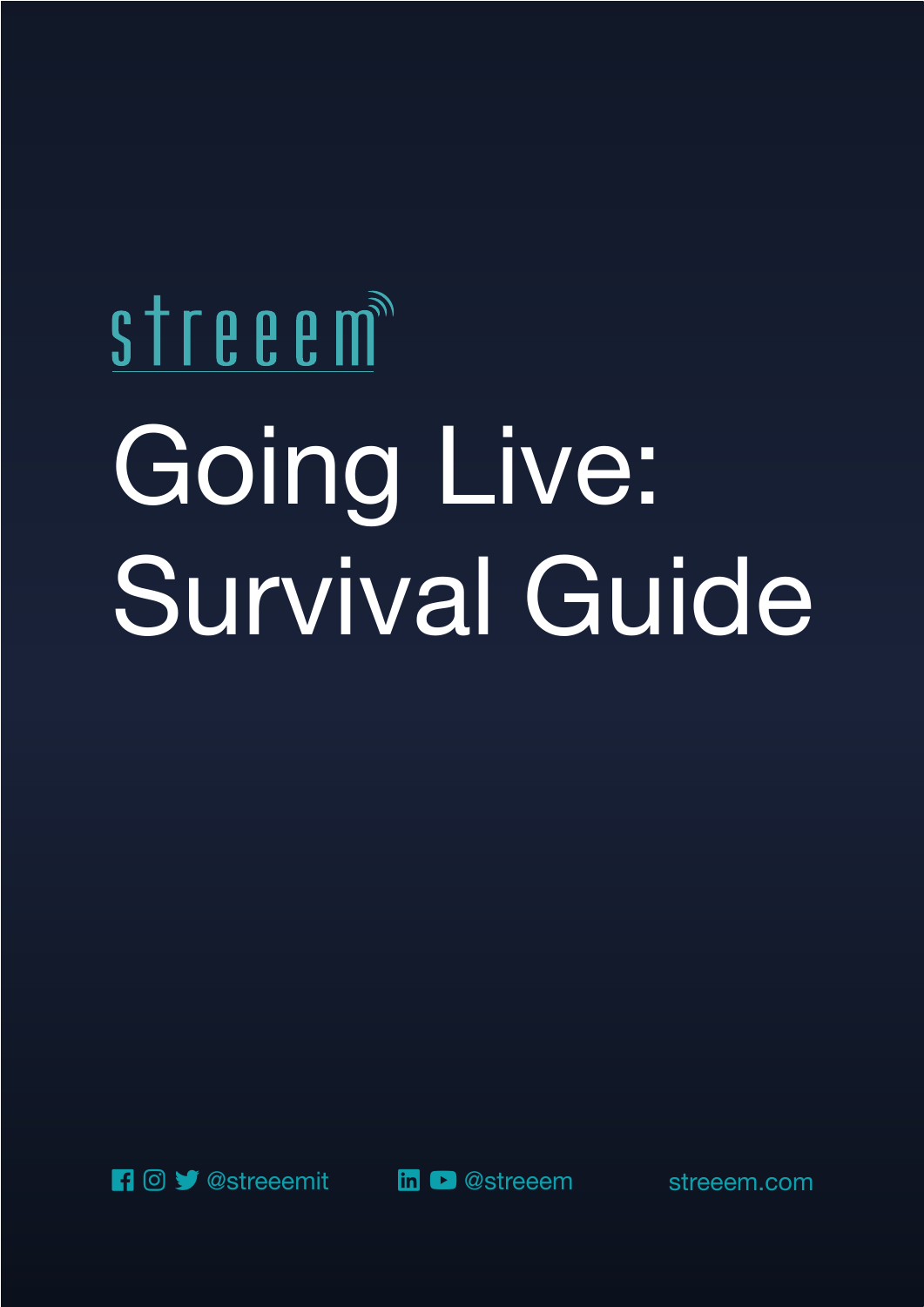To help us produce better video for our clients, the tips listed below are all things that contribute towards improving the quality of the remote livestreams we produce. If you have any questions or you need further help, please email hello@streeem.com

#### 1. Place your **camera** well

It's really important that your web camera is placed well - it looks much better to the viewers if you are looking forwards at the camera and not either up or down at it. If your webcam is built into your computer, raise the whole thing up on something to get the camera closer to eye level.

We've seen people use everything from upturned plastic storage boxes to books and even empty Amazon delivery boxes - whatever you use is fine but raising it between 10 and 18cm (4 and 7) inches works for most people.

If you're worried about the quality of your built in webcam but do not have an external one, for a small fee, it is possible to use your iPhone as a webcam.

Simply download the app Epoccam from the app store (£8 one time cost) then install the small bit of software on your computer (free) from www.kinoni.com and follow the instructions.

This doesn't suit everyone and of course you need to make sure you have somewhere to place your phone pointing towards you to get the best shot.

Please be aware that installation of third-party apps and software is subject to internet security and firewall policies set by your IT administrator. Please check with them before downloading anything. More assistance with Epoccam can be provided should you require it.

## 2. Get light on your face

If you can avoid it, please do not film yourself with a window behind you - it will turn you into a dark shadow and we won't be able to see you! The best thing to do is to get light on your face so if you can face a window, great. To the side of you is ok, but check the screen and see how it looks.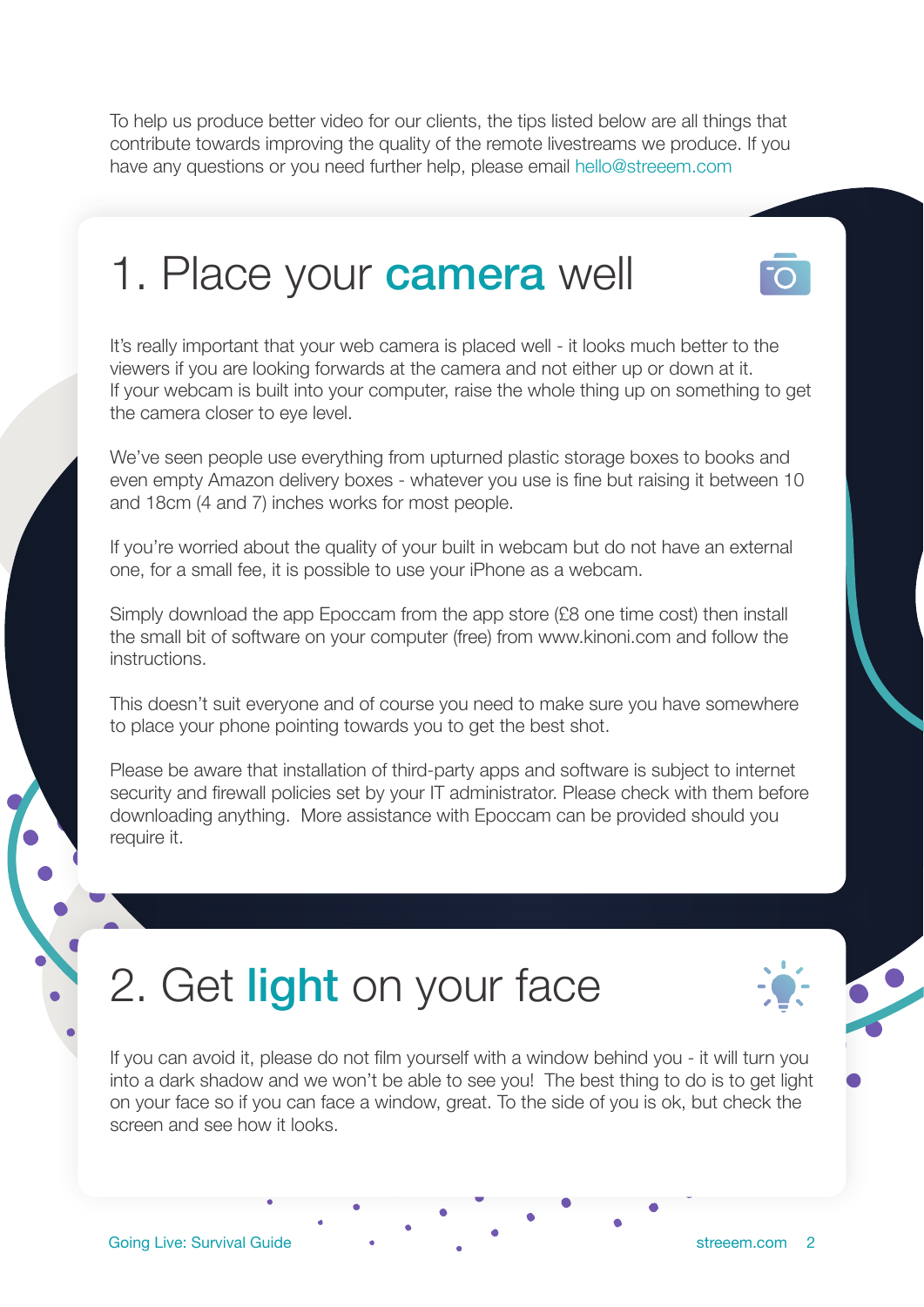## 3. Keep the **space** around you as clear as possible

You wouldn't believe how many socks we have seen on radiators behind people or other things that distract the eyes!

We want the focus to be on you so the area around you needs to be as clear as you can make it and, if you can on as plain a background as possible. Having a room behind you is fine - but do check that you are the focus!

## 4. Reduce background noise

Just like we want to see you, we also want to be able to hear you too! You can help that by reducing background noise as much as possible - close the door in the room if you can.

Ideally, you'll wear a set of headphones with a small microphone if you have them as these really help - especially if you are involved in panel discussions.

# 5. Ensure a stable connection

While WIFI connections are great for day to day use, they don't provide the best stability, which is required when you are presenting at a virtual event.

Avoid relying on WIFI for your internet connection when going live, if you can. Where possible, use an ethernet cable to plug in directly to your router. This ensures that your connection will remain stable throughout the event.

If you live in a low-speed internet connection area, asking other household members to avoid using the internet whilst you are live.

 $G = \frac{1}{2}$  Going  $\frac{1}{2}$   $\frac{1}{2}$   $\frac{1}{2}$   $\frac{1}{2}$   $\frac{1}{2}$   $\frac{1}{2}$   $\frac{1}{2}$   $\frac{1}{2}$   $\frac{1}{2}$   $\frac{1}{2}$   $\frac{1}{2}$   $\frac{1}{2}$   $\frac{1}{2}$   $\frac{1}{2}$   $\frac{1}{2}$   $\frac{1}{2}$   $\frac{1}{2}$   $\frac{1}{2}$   $\frac{1}{2}$   $\frac{1}{2}$   $\frac$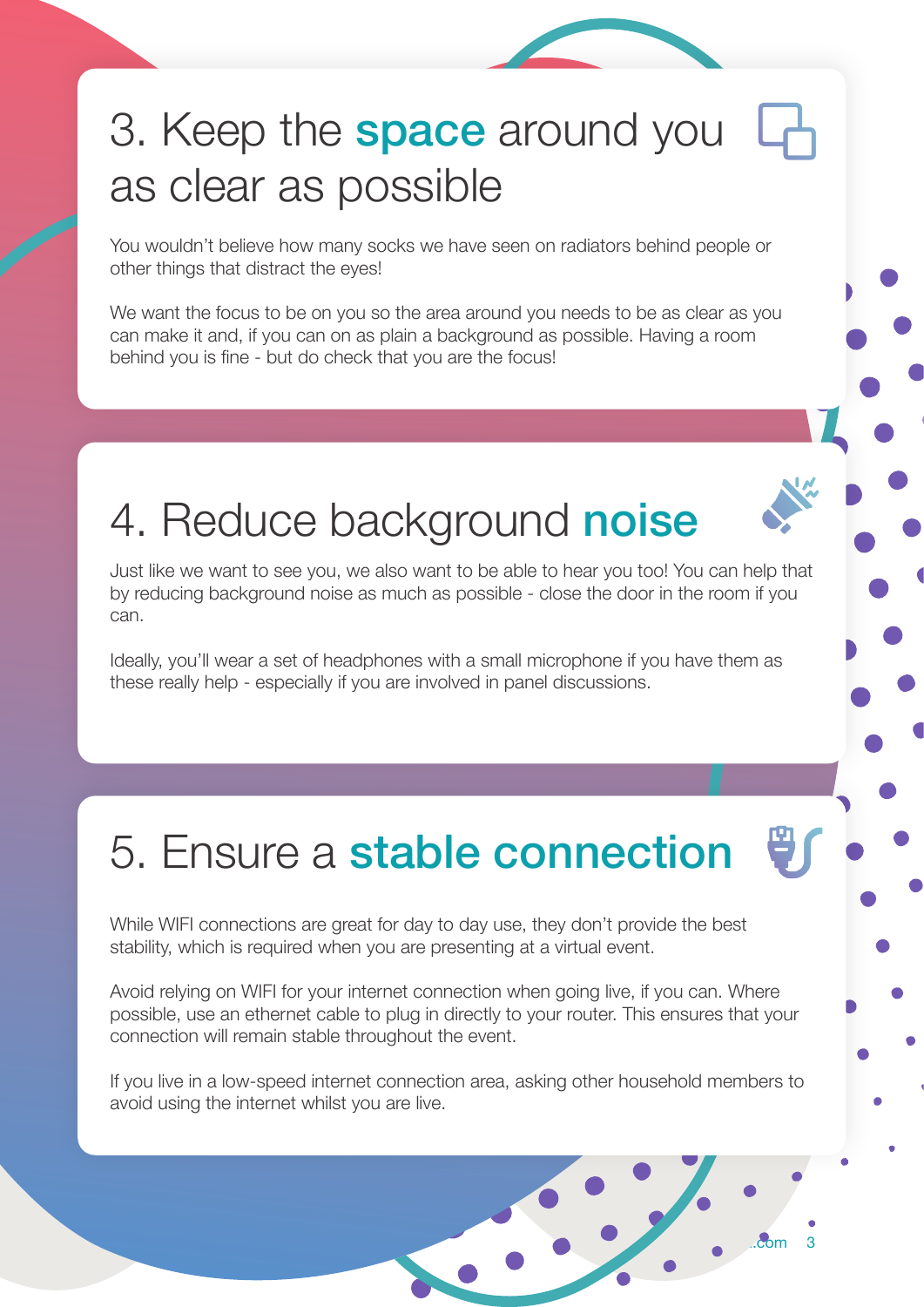#### 5. Make eye contact



When we are involved in online events from home, it's really easy to forget that the camera is on us. In addition, people have a tendancy to try and watch themselves on screen when they are in group conversations!

It's really important that you continue to make eye contact with your audience even on online events.

#### Tip #1: Post-it notes

Yes, you read that right! We use the sticky part of post-it notes draw an arrow on them and place one each side of the camera. It might sounds crazy but it really helps draw your eyes into the right place!



#### Tip #2: Adjust your screen brightness

If you don't need to see the screen in front of you, turn the screen down. You don't need the distraction of whats on the screen in front of you (unless you're presenting slides) so this, in combination with the post-it note trick, keeps your eyes in the right place.

To help us produce better video for our clients, the tips listed above are all things that contribute towards improving the quality of the remote livestreams we produce. If you have any questions or you need further help, please email hello@streeem.com